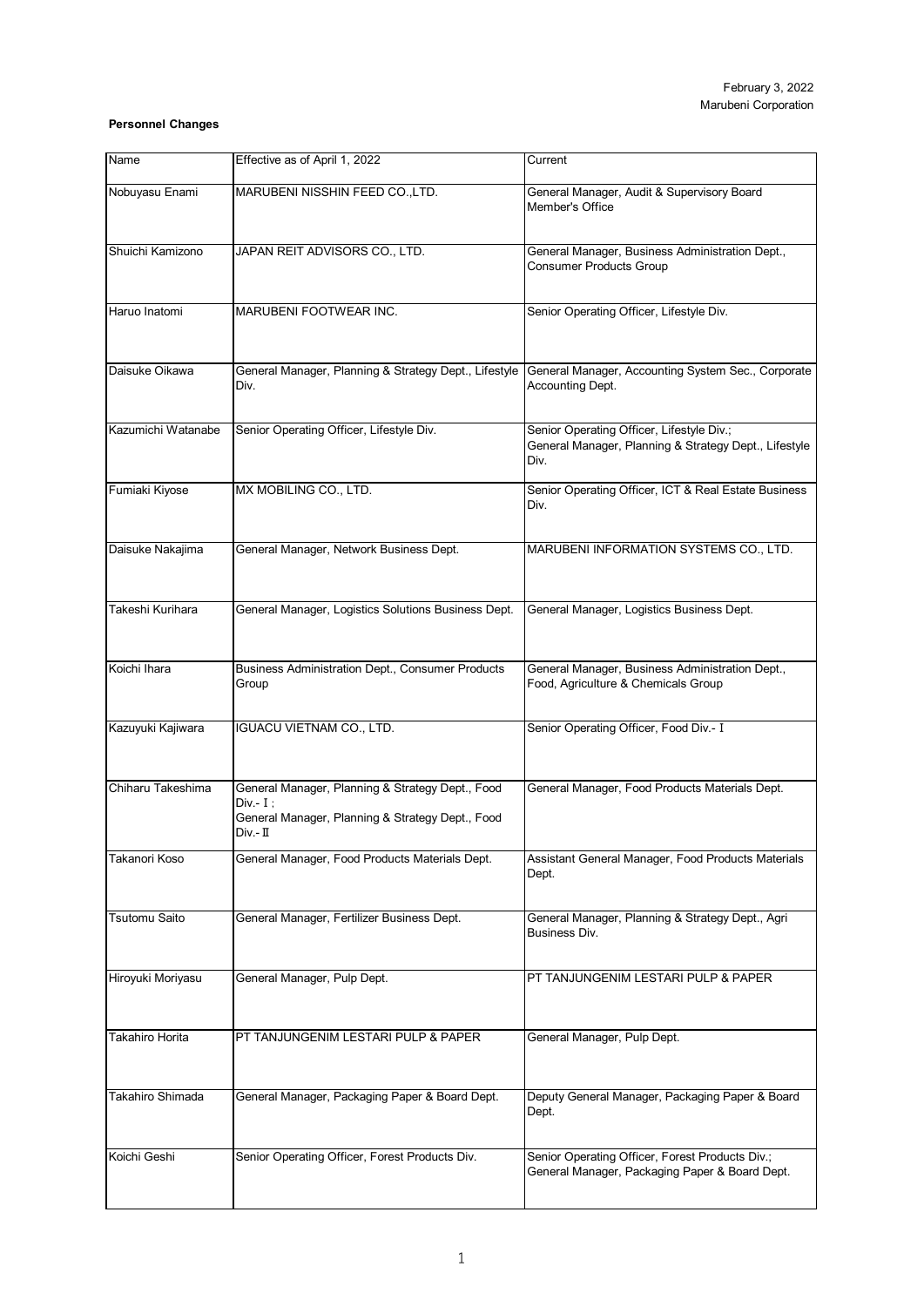| Name               | Effective as of April 1, 2022                                                                       | Current                                                                                                                                         |
|--------------------|-----------------------------------------------------------------------------------------------------|-------------------------------------------------------------------------------------------------------------------------------------------------|
| Keigo Yamamoto     | General Manager, Chemicals Dept.- II                                                                | Deputy General Manager, Chemicals Dept.- II                                                                                                     |
| Takayuki limura    | Mineral Resources Div.                                                                              | General Manager, Planning & Strategy Dept., Metals & MARUBENI RESOURCES DEVELOPMENT PTY LTD                                                     |
| Seiji Taguchi      | Senior Operating Officer, Metals & Mineral Resources<br>Div.                                        | Senior Operating Officer, Metals & Mineral Resources<br>Div.:<br>General Manager, Planning & Strategy Dept., Metals &<br>Mineral Resources Div. |
| Tadashi Tatsuuma   | General Manager, Steel Raw Material Dept.                                                           | Deputy Managing Director, Marubeni Australia Ltd.;<br>General Manager, Marubeni Australia Ltd. Perth<br><b>Branch</b>                           |
| Masafumi Ichigetsu | General Manager, Copper Mining Dept.                                                                | Deputy General Manager, Corporate Planning &<br>Strategy Dept.                                                                                  |
| Hideaki Azuma      | General Manager, Light Metals Dept.                                                                 | General Manager, Copper Mining Dept.                                                                                                            |
| Masao Horii        | Marubeni America Corporation                                                                        | General Manager, Light Metals Dept.                                                                                                             |
| Shinichi Kakutani  | General Manager, Energy Business Dept.- I                                                           | Deputy General Manager, Energy Business Dept.- I                                                                                                |
| Masahiro Kotani    | <b>MARUBENI INTERNATIONAL</b><br>PETROLEUM(SINGAPORE) PTE LTD                                       | General Manager, Energy Business Dept.- I                                                                                                       |
| Hiroshi Yanagi     | General Manager, Energy Trading Dept.                                                               | Deputy General Manager, Energy Trading Dept.                                                                                                    |
| Shinya Furuyama    | General Manager, New Energy Business Development  General Manager, Energy Business Dept.-Ⅲ<br>Dept. |                                                                                                                                                 |
| Masahiro Yamazaki  | Senior Operating Officer, Energy Div.                                                               | Senior Operating Officer, Energy Div.;<br>General Manager, New Energy Business Development<br>Dept.                                             |
| Tomonari Sano      | General Manager, Energy Business Administration<br>Dept.                                            | General Manager, Energy Trading Dept.                                                                                                           |
| Takumi Kishimoto   | MARUBENI ENNEX CORPORATION                                                                          | General Manager, Energy Business Administration<br>Dept.                                                                                        |
| Hiroki Goto        | Senior Assistant to the COO, Power Div.                                                             | Senior Operating Officer, Power Business Div.                                                                                                   |
| Seiji Kawamura     | General Manager, Overseas Power Dept.- I                                                            | General Manager, Power Business Dept.- II                                                                                                       |
| Hidenobu Kashiwaya | Senior Assistant to the COO, Power Div.                                                             | General Manager, Power Business Dept.- I                                                                                                        |
| Ryota Kobayashi    | General Manager, Overseas Power Dept.- II                                                           | Deputy General Manager, Power Business Dept.- I                                                                                                 |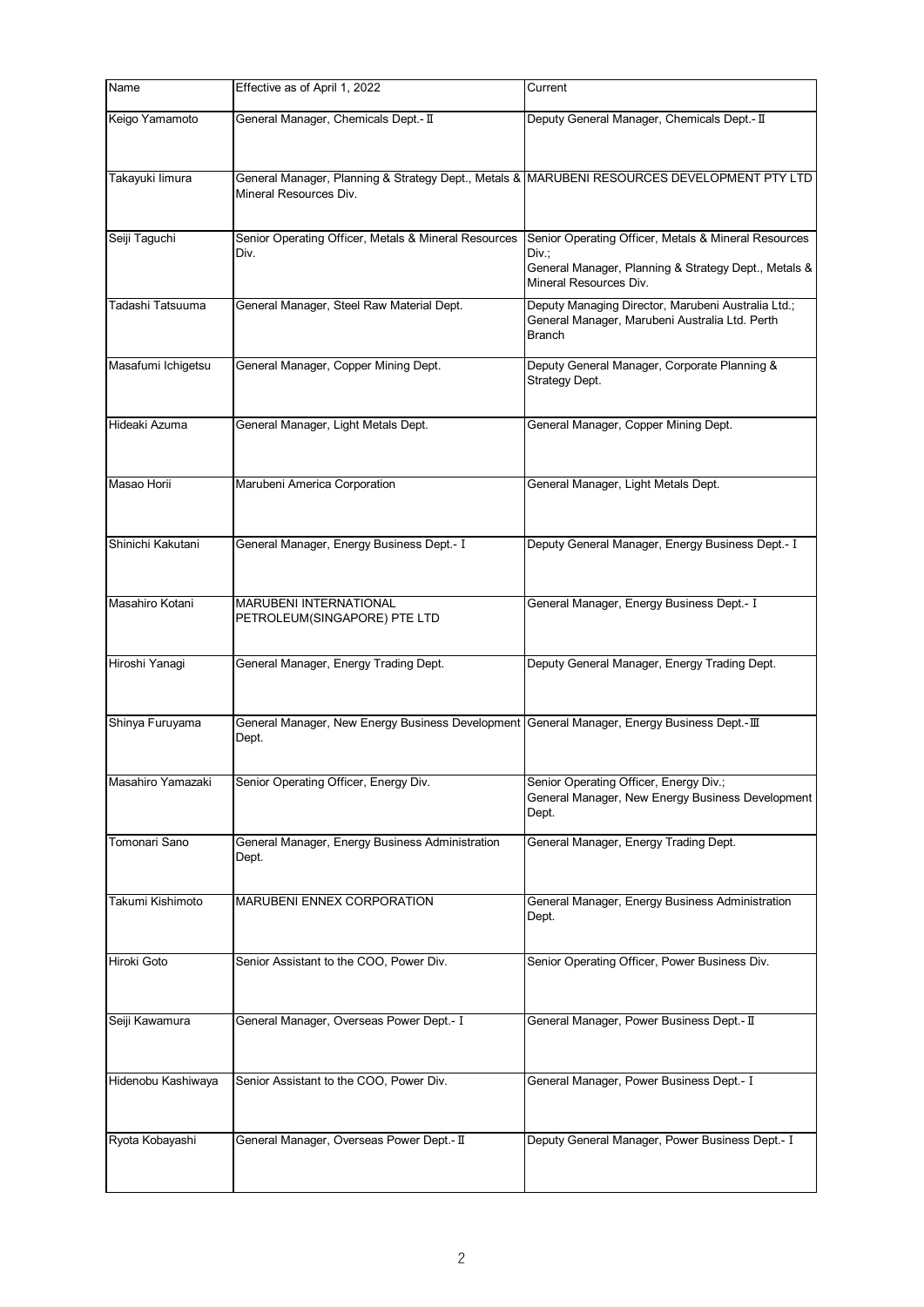| Name               | Effective as of April 1, 2022                                                               | Current                                                                                          |
|--------------------|---------------------------------------------------------------------------------------------|--------------------------------------------------------------------------------------------------|
| Hiroshi Tachigami  | General Manager, Off-Shore Wind & Domestic<br>Renewable Energy Dept.                        | General Manager, Power Business Dept.- III                                                       |
| Naoki Ito          | General Manager, Power Service Dept.                                                        | MARUBENI POWER RETAIL CORPORATION                                                                |
| Minako Wakayama    | General Manager, New Business Development Dept.                                             | MARUBENI POWER INTERNATIONAL, INC.                                                               |
| Daisuke Arai       | MARUBENI POWER INTERNATIONAL, INC.                                                          | General Manager, New Business & Solutions Dept.                                                  |
| Wataru Ikushima    | Senior Operating Officer, Power Div.                                                        | Senior Operating Officer, Power Business Div.;<br>General Manager, Domestic Power Business Dept. |
| Hiroshi Hattori    | General Manager, Planning & Strategy Dept.,<br>Infrastructure Project Div.                  | General Manager, Administration Sec.- II, Corporate<br>Planning & Strategy Dept.                 |
| Kazuaki Shibuya    | General Manager, Environmental Infrastructure Dept.                                         | Deputy General Manager, Power Business Dept.-IV                                                  |
| Seijiro Chiba      | Senior Assistant to the COO, Infrastructure Project<br>Div.                                 | General Manager, Environmental Infrastructure Dept.                                              |
| Satoshi Takechi    | General Manager, Aviation, Space & Defense Dept.                                            | SWISSPORT JAPAN LTD.                                                                             |
| Hirofumi Yanamoto  | General Manager, Planning & Strategy Dept., Finance,<br>Leasing & Real Estate Business Div. | General Manager, Planning & Strategy Dept., Finance<br>& Leasing Business Div.                   |
| Manao Kashimura    | General Manager, Real Estate Development Dept.                                              | General Manager, Business Development Dept.                                                      |
| Junichi Batai      | MARUBENI REAL ESTATE DEVELOPMENT CO.,<br>LTD.                                               | General Manager, Real Estate Development Dept.                                                   |
| Tsuyoshi Takaqi    | General Manager, Real Estate Investment Business<br>Dept.                                   | Deputy General Manager, Real Estate Development<br>Dept.                                         |
| Eiji Kaneko        | MARUBENI AMERICA CORPORATION                                                                | General Manager, Real Estate Investment Business<br>Dept.                                        |
| Noritake Miyaguchi | General Manager, Overseas Real Estate Business<br>Dept.                                     | Vice President, Marubeni India Private Ltd.;<br>Office Manager, Mumbai Branch                    |
| Shin Takayama      | General Manager, Insurance & Risk Solutions Dept.                                           | Deputy General Manager, Insurance & Risk Solution<br>Dept.                                       |
| Toru Komoguchi     | MARUBENI SAFENET CO., LTD.                                                                  | General Manager, Insurance & Risk Solution Dept.                                                 |
| Shinya Ogata       | General Manager, Wellness Business Dept.                                                    | Assistant General Manager, Asia Consumer Business<br>Dept.                                       |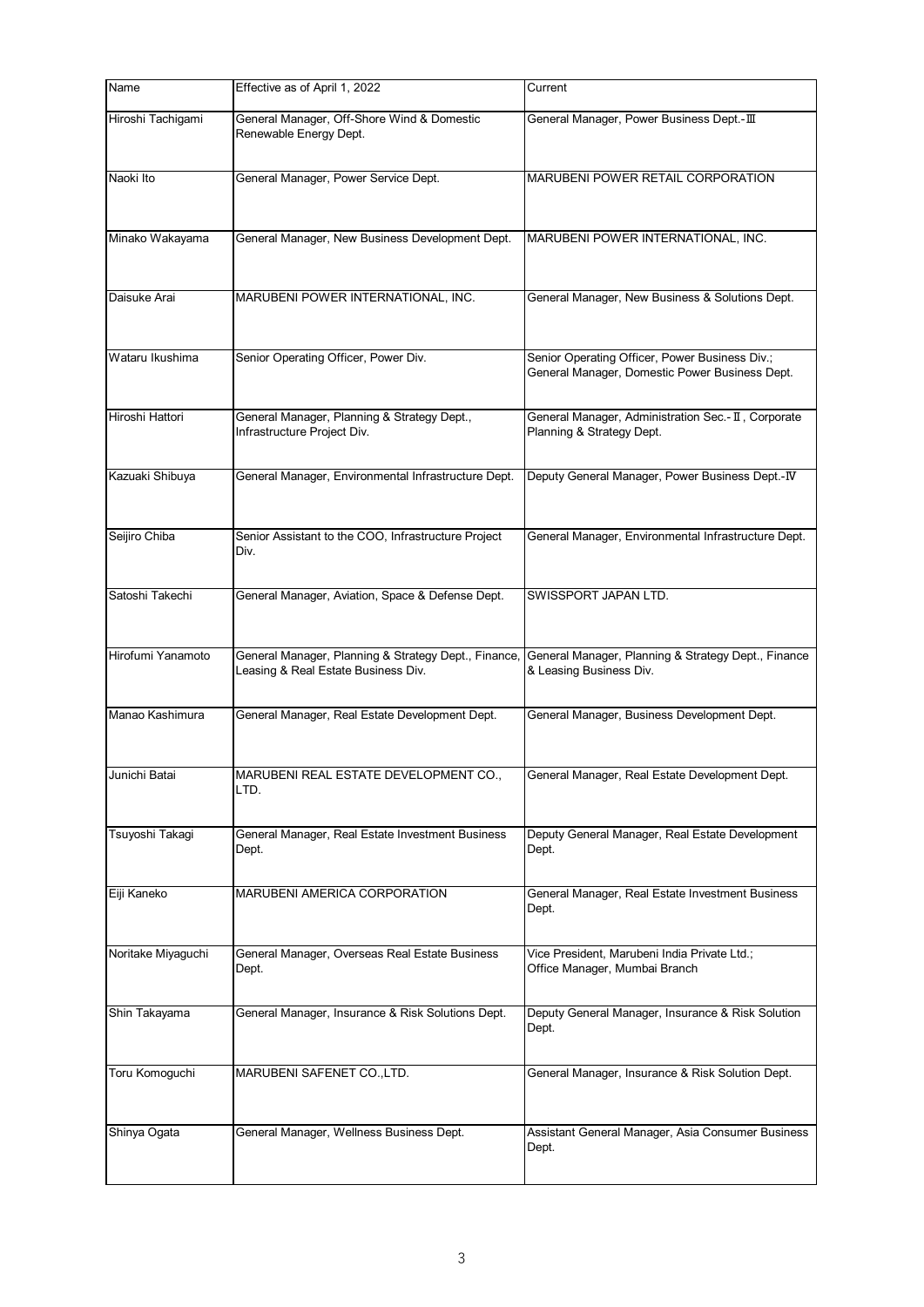| Name              | Effective as of April 1, 2022                                                                                                                                | Current                                                                                                               |
|-------------------|--------------------------------------------------------------------------------------------------------------------------------------------------------------|-----------------------------------------------------------------------------------------------------------------------|
| Fumitaka Hasebe   | General Manager, Planning & Administration Dept.,<br>Next Generation Corporate Development Div.                                                              | Assistant General Manager, Planning & Administration<br>Dept., Next Generation Business Development Div.              |
| Hiroki Yamaji     | General Manager, Investment Management Dept.                                                                                                                 | Deputy General Manager, New Business Development<br>Dept.                                                             |
| Toshiaki Goma     | Deputy General Manager, Osaka Branch                                                                                                                         | MARUBENI TECHNO-SYSTEMS CORPORATION                                                                                   |
| Masaya Aida       | Deputy General Manager, Kyushu Branch                                                                                                                        | Assistant General Manager, Kyushu Branch                                                                              |
| Yukihiro Asai     | General Manager, Okinawa Branch                                                                                                                              | Food Products Materials Dept.                                                                                         |
| Tsutomu Sakagami  | Internal Audit Sec.- II, Audit Dept.                                                                                                                         | General Manager, Okinawa Branch                                                                                       |
| Kazuo Hirodo      | General Manager, Queretaro Branch, Marubeni<br>Mexico S.A. de C.V.                                                                                           | MARUBENI TECHNO-SYSTEMS CORPORATION                                                                                   |
| Koji Kurachi      | Assistant General Manager, Production System Dept.                                                                                                           | General Manager, Queretaro Branch, Marubeni<br>Mexico S.A. de C.V.                                                    |
| Koichi Nagashima  | Regional COO for South America;<br>President, Marubeni Brasil S.A.;<br>President, Marubeni Uruguay International S.A.;<br>President, Marubeni Venezuela C.A. | Regional COO for South America;<br>President, Marubeni Brasil S.A.;<br>President, Marubeni Uruguay International S.A. |
| Hajime Gima       | President, Marubeni Chile Limitada                                                                                                                           | General Manager, Planning & Strategy Dept.,<br>Infrastructure Project Div.                                            |
| Yoshinari Ishii   | MARUBENI AUTOMOTIVE CORPORATION                                                                                                                              | President, Marubeni Chile Limitada                                                                                    |
| Kazuo Taguchi     | General Manager, Colombia Branch                                                                                                                             | Fresh Food Dept.                                                                                                      |
| Taro Matsugasako  | Meat Sec.- I, Meat Dept.                                                                                                                                     | General Manager, Colombia Branch                                                                                      |
| Tadashi Terada    | Marubeni International (Europe) GmbH London<br><b>Branch</b>                                                                                                 | President, Marubeni International (Europe) GmbH                                                                       |
| Hiroaki Mizuya    | General Manager, Tel Aviv Office                                                                                                                             | Consumer Products Business Sec.- II, Consumer<br>Products Business Dept.                                              |
| Toshiya Sano      | Regional Planning & Coordination Dept.                                                                                                                       | General Manager, Tel Aviv Office                                                                                      |
| Kensuke Nishiyama | General Manager, Tashkent Liaison Office                                                                                                                     | Assistant to Regional CEO for Europe & CIS                                                                            |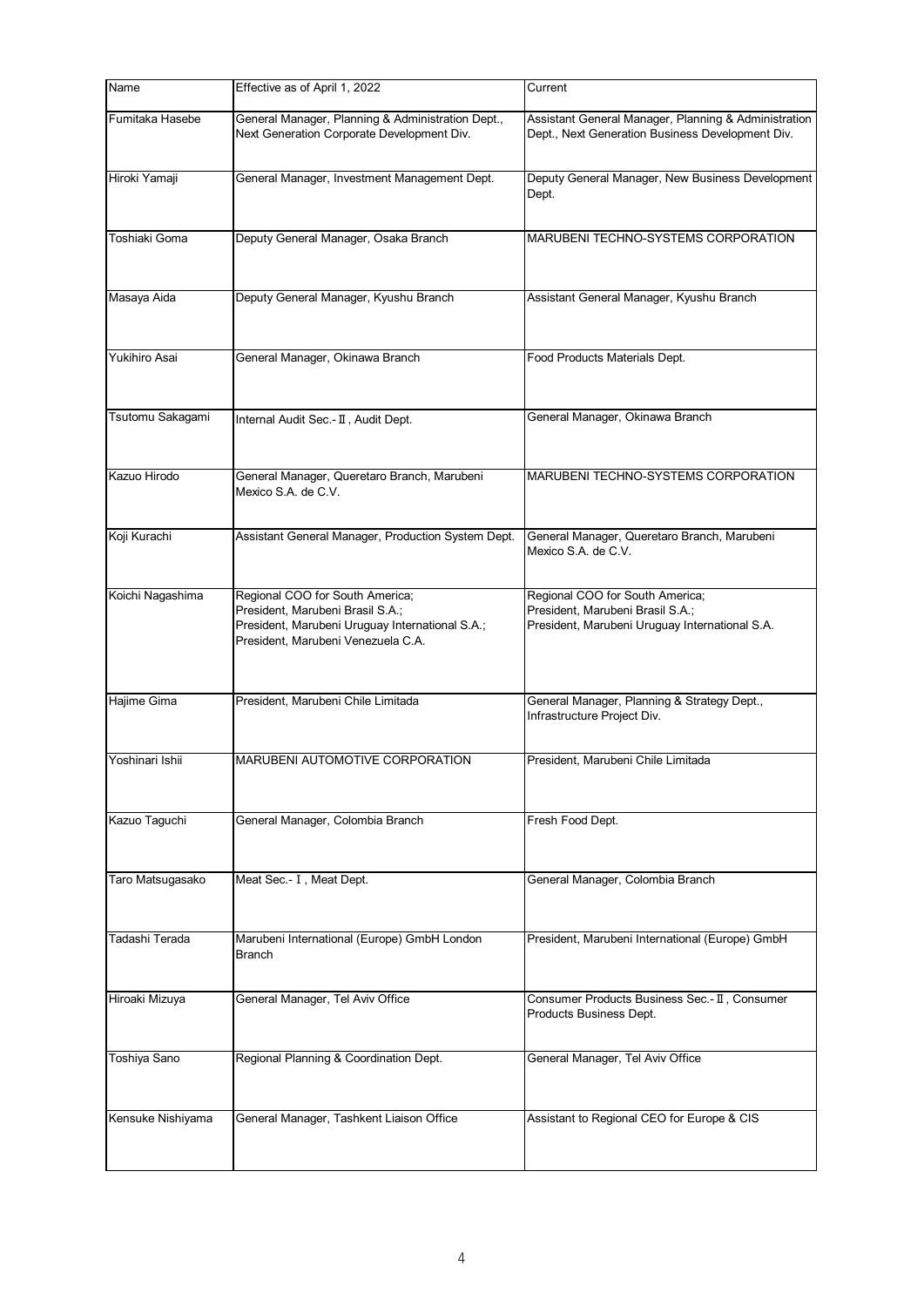| Name               | Effective as of April 1, 2022                                                                                                       | Current                                                                           |
|--------------------|-------------------------------------------------------------------------------------------------------------------------------------|-----------------------------------------------------------------------------------|
| Nagahito Miyoshi   | Environmental Infrastructure Dept.                                                                                                  | General Manager, Tashkent Liaison Office                                          |
| Makoto Nakano      | President, Marubeni Nigeria Ltd.                                                                                                    | Senior Assistant to the COO, Metals & Mineral<br>Resources Div.                   |
| Masahiro Yamada    | Administration & Supervisory Sec., Business<br>Administration Dept., Materials Group                                                | President, Marubeni Nigeria Ltd.                                                  |
| Taro Suzuki        | General Manager, Nairobi Office                                                                                                     | Assistant General Manager, Environmental<br>Infrastructure Dept.                  |
| Mitsunori Mori     | Human Resources Dept.                                                                                                               | General Manager, Nairobi Office                                                   |
| Tatsuyuki Shimizu  | Senior Operating Officer for Africa;<br>General Manager, Maputo Liaison Office                                                      | Senior Operating Officer for Africa                                               |
| Shin Unzai         | Assistant to Regional CEO for Africa                                                                                                | General Manager, Maputo Liaison Office                                            |
| Kenji Segawa       | General Manager, Riyadh Branch                                                                                                      | Assistant General Manager, Planning & Strategy<br>Dept., Aerospace & Ship Div.    |
| Akira Odoi         | CENTRAL JAPAN ECONOMIC FEDERATION                                                                                                   | General Manager, Riyadh Branch                                                    |
| <b>Isao Suzuki</b> | Senior Operating Officer for Middle East;<br>General Manager, Doha Office;<br>General Manager, Kuwait Liaison Office                | Senior Operating Officer for Middle East;<br>General Manager, Doha Office         |
| Nobuyuki Nakamura  | Energy Infrastructure Dept.                                                                                                         | General Manager, Kuwait Liaison Office                                            |
| Shigeaki Kikuno    | General Manager, Baghdad Branch Office;<br>General Manager, Amman Regional Office                                                   | Transport & Infrastructure Project Dept.                                          |
| Takashi Egami      | JAPAN OVERSEAS ENTERPRISES ASSOCIATION                                                                                              | General Manager, Baghdad Branch Office;<br>General Manager, Amman Regional Office |
| Okibumi Sato       | Managing Director, Marubeni Malaysia Sdn. Bhd.;<br>Country General Manager, Kuala Lumpur Branch;<br>General Manager, Kuching Office | Senior Assistant to the COO, Infrastructure Project<br>Div.                       |
| Yasuya Isogai      | Marubeni Malaysia Sdn. Bhd.                                                                                                         | General Manager, Kuching Office                                                   |
| Teruya Kawai       | General Manager, Vientiane Liaison Office                                                                                           | MARUBENI INTEX CO., LTD.                                                          |
| Kazumine Kikuta    | Vice President, Marubeni Thailand Co., Ltd.                                                                                         | General Manager, Vientiane Liaison Office                                         |
| Koji Fukuhara      | General Manager, Phnom Penh Representative Office                                                                                   | Assistant General Manager, Lifestyle Dept.-III                                    |
|                    |                                                                                                                                     |                                                                                   |